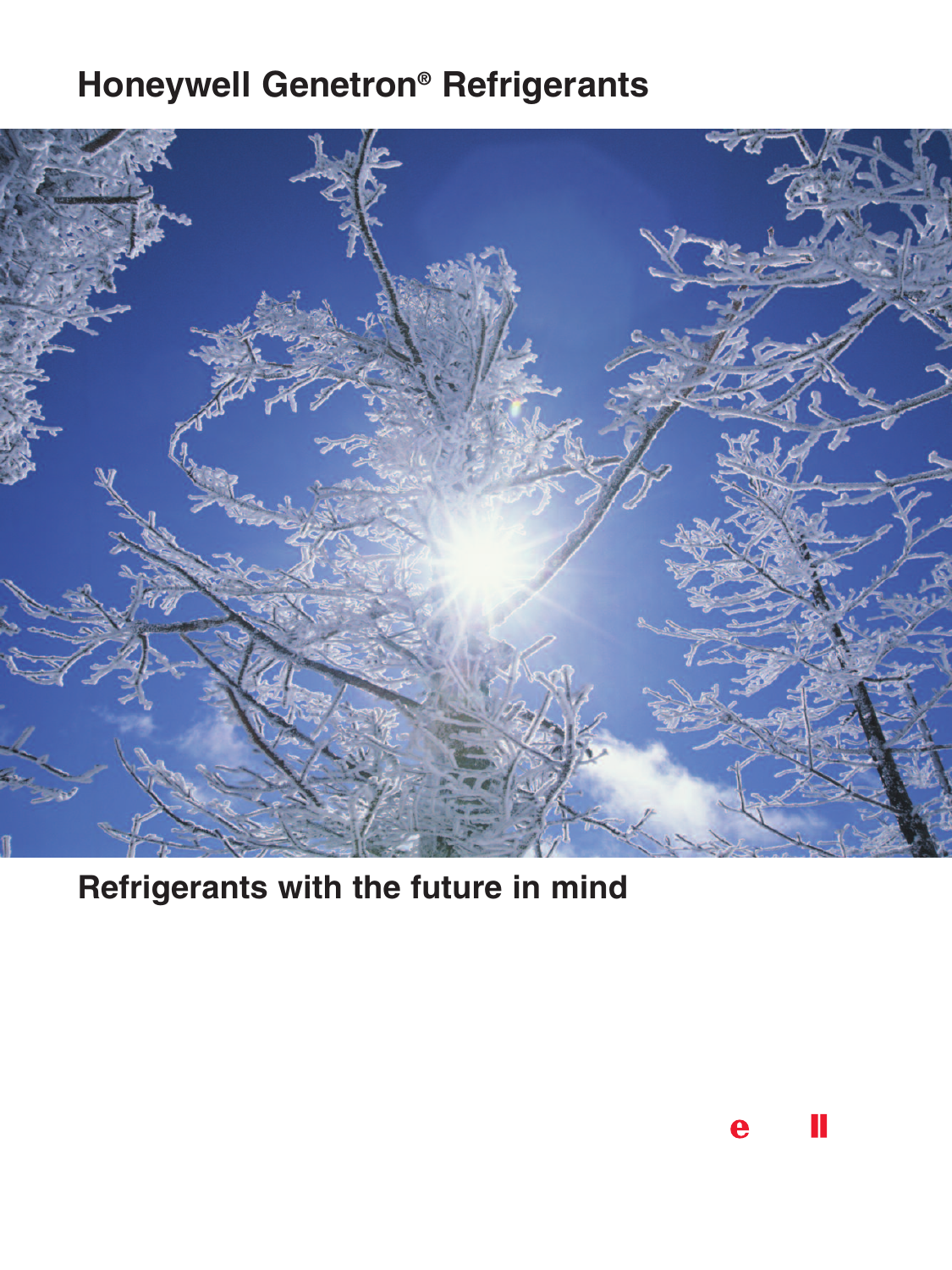## **Genetron Refrigerants**

## **A world leader in the invention, manufacture and supply of environmentally safer refrigerants**

## **Honeywell's Genetron Refrigerants**

 In these changing times, it's important to have a knowledgeable refrigerant partner that can help your business make the transition to environmentally safer hydrofluorocarbon products. Honeywell strives to be that full-service supplier by providing products and support pro- grams that meet the changing needs of air conditioning and refrigeration professionals. The broad product line we offer features Genetron brand solutions for virtually every application in air condi-tioning and refrigeration.

## **Technical Support**

 Honeywell's Genetron refrigerants are brought to you by some of the most knowledgeable people in the industry. These engineers and specialists work with the leading equipment and compressor manu- facturers to guarantee that Genetron refrigerants will meet your needs today and in the future. Honeywell also serves as a valuable information resource to the industry by offering a full complement of informational materials, ranging from technical bulletins and retrofit guidelines to in-field presentations made by our sales and technical professionals.

## **Air Conditioning**

 A variety of environmentally safer alternatives are available from Honeywell for the air conditioning industry. For the unitary-air-conditioning market, we offer non-ozone- depleting replacements for R-22, including Genetron 407C and Genetron AZ-20<sup>®</sup> (R-410A). R-410A is an azeotrope-like mixture of HFC-32 and HFC-125 that was invented and patented by Honeywell. Our AZ-20 brand of R-410A has been selected by equipment manufacturers as the refrigerant of choice for providing non-ozone-depleting air conditioning and heat pump options to homeowners.

 Our alternative refrigerants for centrifugal chillers include Genetron 123, 245fa, and 134a. Genetron 245fa is a non-ozone depleting fluid developed by Honeywell for use in centrifugal chillers. Genetron AZ-50<sup>®</sup> (R-507) and AZ-20 are available for positive displacement chiller applications.

 As a major supplier to the world's leading automobile and truck manufacturers, we offer a non-ozone-depleting refrigerant, Genetron 134a, for mobile air conditioning systems. As an aid to automotive mechanics worldwide, we offer Genetron 134aUV — a mixture of Genetron 134a and a refrigerant-soluble dye that fluoresces when viewed under ultraviolet light. This novel solution now makes it eas- ier, cleaner, and less expensive to pinpoint leaks in automotive air conditioning systems.

## **Refrigeration**

The flagship of Honeywell's R-22 replacements is Genetron® Performax<sup>TM</sup> LT. Genetron Performax LT is a low toxicity, non-flammable replacement for R-22 suitable for both refrigeration system retrofits and new installations. Genetron Performax LT is a close capacity match to R-22 in both medium- and low- temperature applications. The efficiency of Genetron Performax LT is highest among currently available replacements hence it contributes to low operating costs. Because no TXV changes or adjustments are needed, retrofit costs are low. The global warming potential of Performax LT is lower than comparable products.

Honeywell offers a broad line of R-502 and R-22 replacements for low- and medium-temperature refrigeration systems. A popular alternative is Genetron AZ-50<sup>®</sup> (R-507), an azeotropic HFC mixture of R-125 and R-143a invented and patented by Honeywell. R-507 can be used in both low- and medium-temperature refrigeration systems, and in both new equipment and retrofit applications. Sold under our brand name AZ-50, R-507 has been approved by the world's leading refrigeration manufacturers. It is used worldwide in supermarkets and in industrial, food-service, and other applications.

Another alternative to R-502 and R-22 is Genetron 404A, which is used in both low- and medium-temperature systems. Genetron HP80 and Genetron 408A are also excellent interim products for low- and medium-temperature applications.

For medium-temperature systems, we manufacture interim products such as Genetron MP39, Genetron MP66 and Genetron 409A for retrofitting applications. We also offer Genetron 134a as a long-term non-ozone-depleting solution for new and retrofit medium-temperature refrigeration systems.

## **Retrofitting**

 Retrofitting existing refrigeration systems to environmentally safer refrigerants plays a major role in the industry's move away from ozone depleting substances. Honeywell encourages its customers to retrofit systems now to help guarantee their smooth and economical operation over the long term.

 Comprehensive information is available to help retrofit refrigeration systems to all of our alternative refrigerants.

## **Reclamation**

 As a responsible chemical producer, Honeywell discourages any unnecessary release of refrigerants to the atmosphere and encourages contractors and end-users to return used refrigerant for reclamation and eventual re-use. Honeywell offers an economical refrigerant reclamation program through our network of wholesalers and distributors.

## **Technical Expertise**

An integral part of Honeywell's investment in non-ozone-depleting fluorocarbon products is the company's Fluorine Products Technology Center in Buffalo, N.Y. This world-class research facility plays a lead- ing role in our application support programs for customers. Some of the work performed at the center includes materials compatibility, lubricant miscibility and system performance testing.

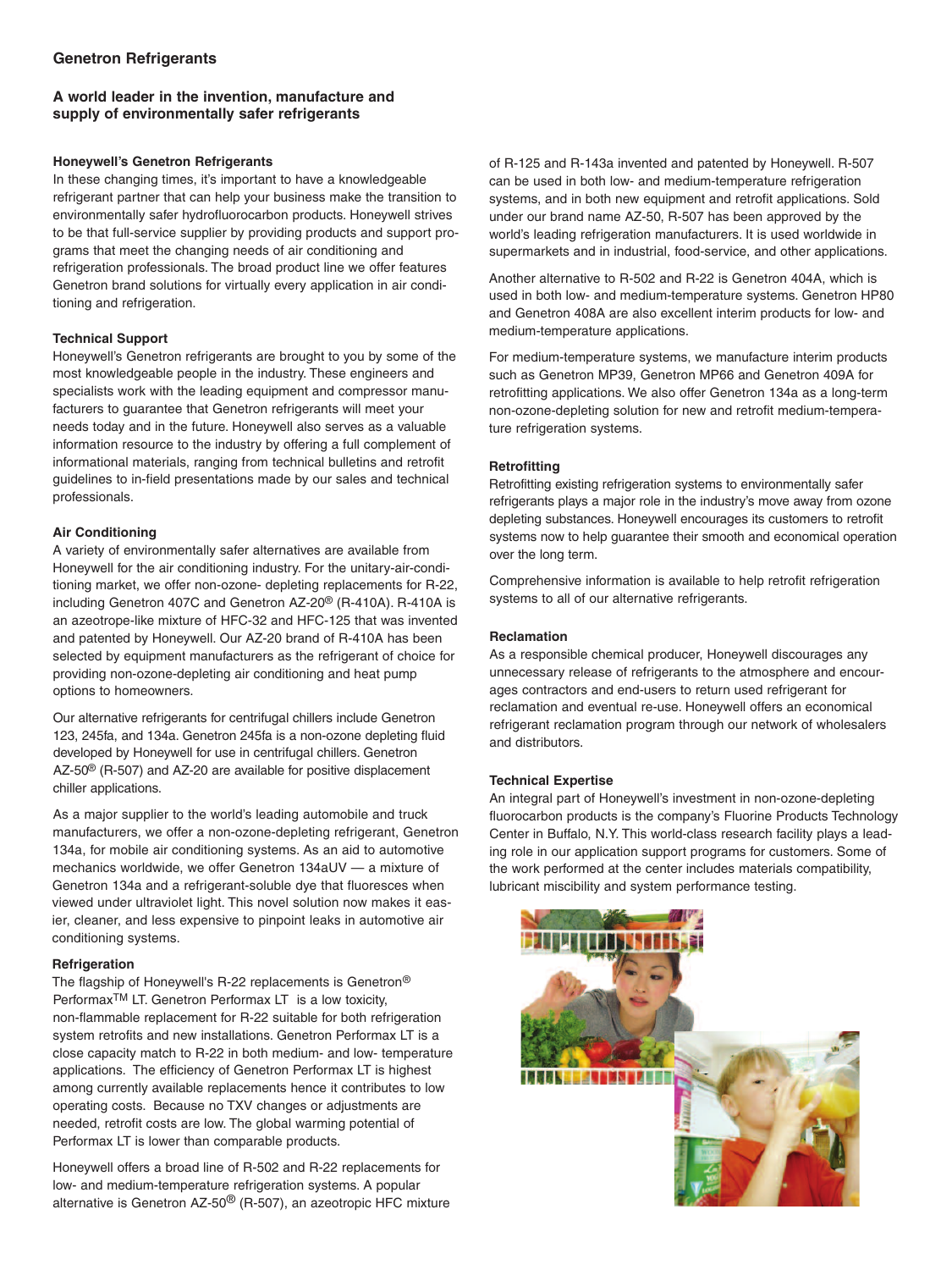# **Genetron Refrigerants Products Guide**

 A very low ozone depleting compound that serves as a replacement for CFC11 in centrifugal chillers. **HCFC Dichlorotrifluoroethane (CHCI2CF3)**

## **HFC**

A non-ozone depleting candidate<br>replacement for CFC-11 in centrifugal chillers. **Pentafluoropropane (CF3CH2CHF2)**

## **HCFC Chlorotetrafluoroethane**

**124**

 A medium pressure refrigerant for **(CHCIFCF3)** chiller applications.

### conditioning and in residential, **HFC Tetrafluoroethane (CF3CH2F)** Replaces CFC-12 in auto air

 commercial and industrial refrigeration systems.

**134a**

## Substitutes (See Legend Below) **Selected Physical Data 123 245fa**

| <b>ASHRAE Number</b>                                                                  | R-123          | R-245fa  | R-124               | R-134a         |
|---------------------------------------------------------------------------------------|----------------|----------|---------------------|----------------|
| Molecular Weight                                                                      | 152.9          | 134.0    | 136.5               | 102.0          |
| Boiling Point @ 1 Atm,* (°F)                                                          | 82.1           | 59.3     | 10.5                | $-14.9$        |
| Freezing Point @ 1 Atm, (°F) [Pure Fluids*]                                           | $-160.9$       | $-151.8$ | $-326.5$            | $-153.9$       |
| Critical Temperature* (°F)                                                            | 362.6          | 309.2    | 252.1               | 213.9          |
| Critical Pressure* (psia)                                                             | 531.1          | 529.5    | 525.7               | 588.8          |
| Saturated Liquid Density @ 86°F,* (lb/ft3)                                            | 90.6           | 82.7     | 83.5                | 74.1           |
| Specific Heat of Liquid @ 86°F,* (Btu/lb •°F)                                         | 0.25           | 0.32     | 0.27                | 0.35           |
| Specific Heat of Vapor @ Constant Pressure* (Cp), @ 86°F and 1 Atm, (Btu/lb .ºF) 0.17 |                | 0.22     | 0.18                | 0.21           |
| Flammable range, (Based on ASHRAE Standard 34 with Match Ignition)††                  | None           | None     | None                | None           |
| ANSI/ASHRAE Standard 34-1992 Safety Group Classification                              | B <sub>1</sub> | A1       | N.C. <sub>ttt</sub> | A <sub>1</sub> |

## **Legend:**

- **CFC** 11 Substitutes
- **CFC 12** Substitutes
- **R-502** Substitutes
- CFC 13/R-503 Substitutes
- **HCFC 22** Substitutes

Refrigerants are listed in highest-to-lowest order according to their boiling point at 1 atmosphere pressure.



### **Blend Pentafluoroethane Tetrafluoroethane Isobutane (CF3CHF2/CF3CH2F/(CH3)3CH)**

replacement for HCFC-22 in low- and medium-temperature A non-ozone-depleting commercial refrigeration systems.

# **Blend**

## **Difluoromethane Pentafluoroethane Tetrafluoroethane**

replacement for HCFC-22 in applications, as well as in positive displacement refrigeration systems. **(CH2F2/CF3CHF2/CF3CH2F)** A non-ozone-depleting various air-conditioning

## **Blend**

 An interim replacement for retrofitting low- and medium- refrigeration systems. **Pentafluoroethane Trifluoroethane Chlorodifluoromethane (CF3CHF2/CF3CH3/CHCIF2)** temperature commercial

## **Blend**

(CH<sub>2</sub>F<sub>2</sub>/CF<sub>3</sub>CHF<sub>2</sub>/CF<sub>3</sub>CH<sub>2</sub>F)<br>Well-matched performer as a Well-matched performer as a<br>non-ozone depleting replacement for R-22 in low- and medium-**Difloruoromethane Pentafluoroethane Tetrafluoroethane (CH2F2/CF3CHF2/CF3CH2F)** temperature commercial refrigeration systems.

## **Selected Physical Data**

| <b>Physical Data</b>                                                                                                                                                                                      |                                       | 407C                                 | 408A                                         | <b>Performax<sup>TM</sup></b>        |  |  |
|-----------------------------------------------------------------------------------------------------------------------------------------------------------------------------------------------------------|---------------------------------------|--------------------------------------|----------------------------------------------|--------------------------------------|--|--|
| Substitutes (See Legend Above)                                                                                                                                                                            |                                       |                                      |                                              |                                      |  |  |
| <b>ASHRAE Number</b>                                                                                                                                                                                      | <b>R-422D</b>                         | <b>R-407C</b>                        | <b>R-408A</b>                                | <b>R-407F</b>                        |  |  |
| Molecular Weight                                                                                                                                                                                          | 109.9                                 | 86.2                                 | 87.7                                         | 82.1                                 |  |  |
| Boiling Point @ 1 Atm, (°F)                                                                                                                                                                               | $-45.8$                               | $-46.5$                              | $-48.3$                                      | $-50.9$                              |  |  |
| Freezing Point @ 1Atm, (°F)                                                                                                                                                                               |                                       | $-256.0$                             |                                              |                                      |  |  |
| Critical Temperature* (°F)                                                                                                                                                                                | 175.2                                 | 186.9                                | 181.7                                        | 180.8                                |  |  |
| Critical Pressure* (psia)                                                                                                                                                                                 | 566.4                                 | 671.4                                | 622.9                                        | 689.6                                |  |  |
| Saturated Liquid Density @ 86°F, (lb/ft3)                                                                                                                                                                 | 69.9                                  | 69.6                                 | 64.8                                         | 68.3                                 |  |  |
| Specific Heat of Liquid @ 86°F (Btu/lb• °F)                                                                                                                                                               | 0.35                                  | 0.38                                 | 0.35                                         | 0.39                                 |  |  |
| Specific Heat of Vapor @ Constant Pressure* (Cp), @ 86°F and 1 Atm, (Btu/lb•°F)                                                                                                                           | 0.20                                  | 0.20                                 | 0.19                                         | 0.2                                  |  |  |
| Flammable range, (Based on ASHRAE Standard 34 with Match Ignition)††                                                                                                                                      | None                                  | None                                 | None                                         | None                                 |  |  |
| ANSI/ASHRAE Standard 34-1992 Safety Group Classification                                                                                                                                                  | A1                                    | A1                                   | A <sub>1</sub>                               | A <sub>1</sub>                       |  |  |
| * NIST REFPROP 8, unless noted otherwise<br>下 Bubble point temperature.<br>$\mathbf{r}$ , and $\mathbf{r}$ , and $\mathbf{r}$ , and $\mathbf{r}$ , and $\mathbf{r}$ , and $\mathbf{r}$ , and $\mathbf{r}$ | Contains HFC-125/<br>HFC-134a/HC-600a | Contains HFC-32/<br>HFC-125/HFC-134a | Contains HFC-125/<br><b>HFC-143a/HCFC-22</b> | Contains HFC-32/<br>HFC-125/HFC-134a |  |  |

† Upper and lower vapor flammability (Vol.%).

†† ASTM E681-85 match ignition ambient conditions.

 ††† N.C. Not Classified.  $\Omega$  @ -30°F.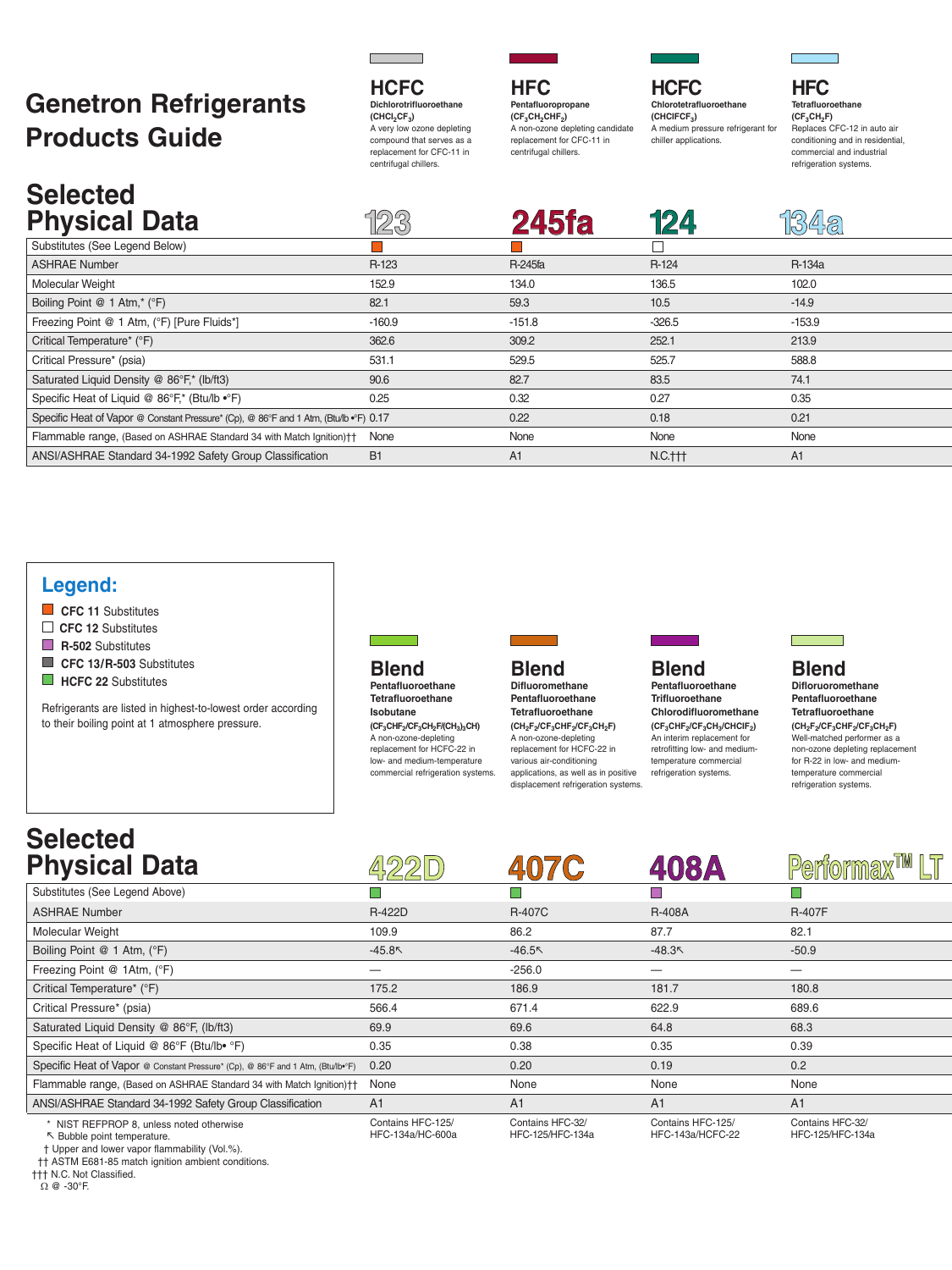systems.

l<br>L

 $\overline{a}$ 

 $\overline{\phantom{0}}$ 

## **Blend**

### **Chlorodifluoromethane Difluoroethane**

 An interim replacement for CFC-12 in medium-temperature **Chlorotetrafluoroethane (CHClF2/CHF2CH3/CHClFCF3)** commercial refrigeration

## **Blend Chlorodifluoromethane**

 An interim replacement for CFC-12 in low-temperature com- mercial refrigeration systems. **Difluoroethane Chlorotetrafluoroethane (CHClF2/CHF2CH3/CHClFCF3)**



## **Blend**

 An interim replacement for CFC-12 in refrigeration systems. **Chlorodifluoromethane Chlorotetrafluoroethane Chlorodifluoroethane (CHClF2/CHClFCF3/CClF2CH3)**

## As a refrigerant, operates **HCFC Chlorodifluoromethane (CHClF2)**

 with higher system pressures but low compressor displace- ment. Popular in residential, commercial and industrial applications.

|                   |                               |                   | <u>බග</u><br>$\sim$ |
|-------------------|-------------------------------|-------------------|---------------------|
|                   |                               |                   | ⊒<br><b>In</b>      |
| R-401A            | R-401B                        | <b>R-409A</b>     | $R-22$              |
| 94.4              | 92.9                          | 97.4              | 86.5                |
| $-27.3$           | $-30.2$                       | $-30.0$           | $-41.5$             |
|                   |                               |                   | $-251.4$            |
| 225.2             | 222.0                         | 228.7             | 205.1               |
| 668.3             | 679.6                         | 681.5             | 723.7               |
| 73.1              | 76.7                          | 74.6              | 73.1                |
| 0.31              | 0.30                          | 0.30              | 0.31                |
| 0.18              | 0.17                          | 0.17              | 0.16                |
| None              | None                          | None              | None                |
| A <sub>1</sub>    | A <sub>1</sub>                | A <sub>1</sub>    | A1                  |
| Contains HCFC-22/ | Contains HCFC-22/<br>$\cdots$ | Contains HCFC-22/ |                     |

HFC-152a/HCFC-124. HFC152a/HCFC124. HFC152a/HCFC124. HCFC124/ HCFC142b.

 $\overline{\phantom{a}}$ 

 $\overline{a}$ 

### A long-term, non-ozone- depleting replacement for R-502 in low- and mediumrefrigeration systems. **Blend Pentafluoroethane Trifluoroethane Tetrafluoroethane (CF3CHF2/CF3CH3/CF3CH2F)** temperature commercial

## **Azeotrope**

and ice machines.

A non-ozone depleting<br>azeotropic mixture of HFC-125 and HFC-143a. It has been primarily designed to replace R502 in low and medium- as supermarket display cases **Pentafluoroethane Trifluoroethane (CF3CHF2/CF3CH3)** temperature commercial refrigeration applications such

HFC143a/HFC134a. HFC125/HC290 125/HFC143a. HFC125/HC290.

## **Blend**

### An interim replacement for R-502 used mainly for ice **Chlorodifluoromethane Pentafluoroethane Propane**  $(CHCIF<sub>2</sub>/CF<sub>3</sub>CHF<sub>2</sub>/C<sub>3</sub>H<sub>8</sub>)$

 machines and soft ice cream machines.

### **Azeotropic Mixture Difluoromethane Pentafluoroethane**

 $\mathcal{A}$ 

# **(CH2F2/CF3CHF2)**

 Widely accepted to replace HCFC22 in air conditioning and refrigeration applications.

## **HFC Trifluoromethane**

 A specialty low temperature refrigerant that may be used to replace CFC-13 and R-503 in the low stage of cascade **(CHF3)** systems.

## **Azeotrope**

### A non-ozone depleting 116 used to replace **Trifluoromethane Hexafluoroethane**  $(CHF<sub>3</sub>/C<sub>2</sub>F<sub>6</sub>)$

azeotrope of HFC-23 and FC-CFC-13 and R-503 in the low stage of cascade systems.

|                                          | $AZ$ -50®                           |                                 |                                     | )(R                      |                |                         |
|------------------------------------------|-------------------------------------|---------------------------------|-------------------------------------|--------------------------|----------------|-------------------------|
|                                          | 507                                 | <b>HP81</b>                     |                                     |                          | 23             | <b>508B</b>             |
| $\Box$                                   |                                     | E                               |                                     |                          |                |                         |
| <b>R-404A</b>                            | R-507, R-507A                       | R-402B                          | R-402A                              | <b>R-410A</b>            | $R-23$         | <b>R-508B</b>           |
| 97.6                                     | 98.9                                | 94.7                            | 101.6                               | 72.6                     | 70.0           | 95.4                    |
| $-51.2$                                  | $-52.2$                             | $-52.7$                         | $-56.1$                             | $-60.6$                  | $-115.6$       | $-125.7$                |
|                                          | $-178.0$                            |                                 | $-153.0$                            | $-247.0$                 | $-247.2$       | —                       |
| 161.7                                    | 159.1                               | 181.2                           | 168.5                               | 160.4                    | 79.1           | 52.2                    |
| 540.8                                    | 537.4                               | 654.9                           | 612.0                               | 711.0                    | 700.8          | 547.0                   |
| 63.6                                     | 63.8                                | 70.4                            | 70.0                                | 64.5                     | $77.6\,\Omega$ | 78.8 $\Omega$           |
| 0.38                                     | 0.38                                | 0.33                            | 0.34                                | 0.42                     | $0.34\ \Omega$ | $0.31 \Omega$           |
| 0.21                                     | 0.21                                | 0.18                            | 0.18                                | 0.20                     | $0.16 \Omega$  | $0.16 \Omega$           |
| None                                     | None                                | None                            | None                                | None                     | None           | None                    |
| A1                                       | A <sub>1</sub>                      | A <sub>1</sub>                  | A <sub>1</sub>                      | A <sub>1</sub>           | N.C.t          | A1                      |
| Contains HFC-125/<br>$HFC-143a/HEC-134a$ | Contains HCFC-22/<br>HEC-125/HC-290 | Contains HFC-<br>$125/HEC-143a$ | Contains HCFC-22/<br>HEC-125/HC-290 | Contains HFC-32/HFC-125. |                | Contains HFC-23/FC-116. |

 An interim replacement for retrofitting low- and medium-refrigeration systems.

**(CHClF2/CF3CHF2/C3H8)**

temperature commercial

**Chlorodifluoromethane Pentafluoroethane Propane**

# **Blend**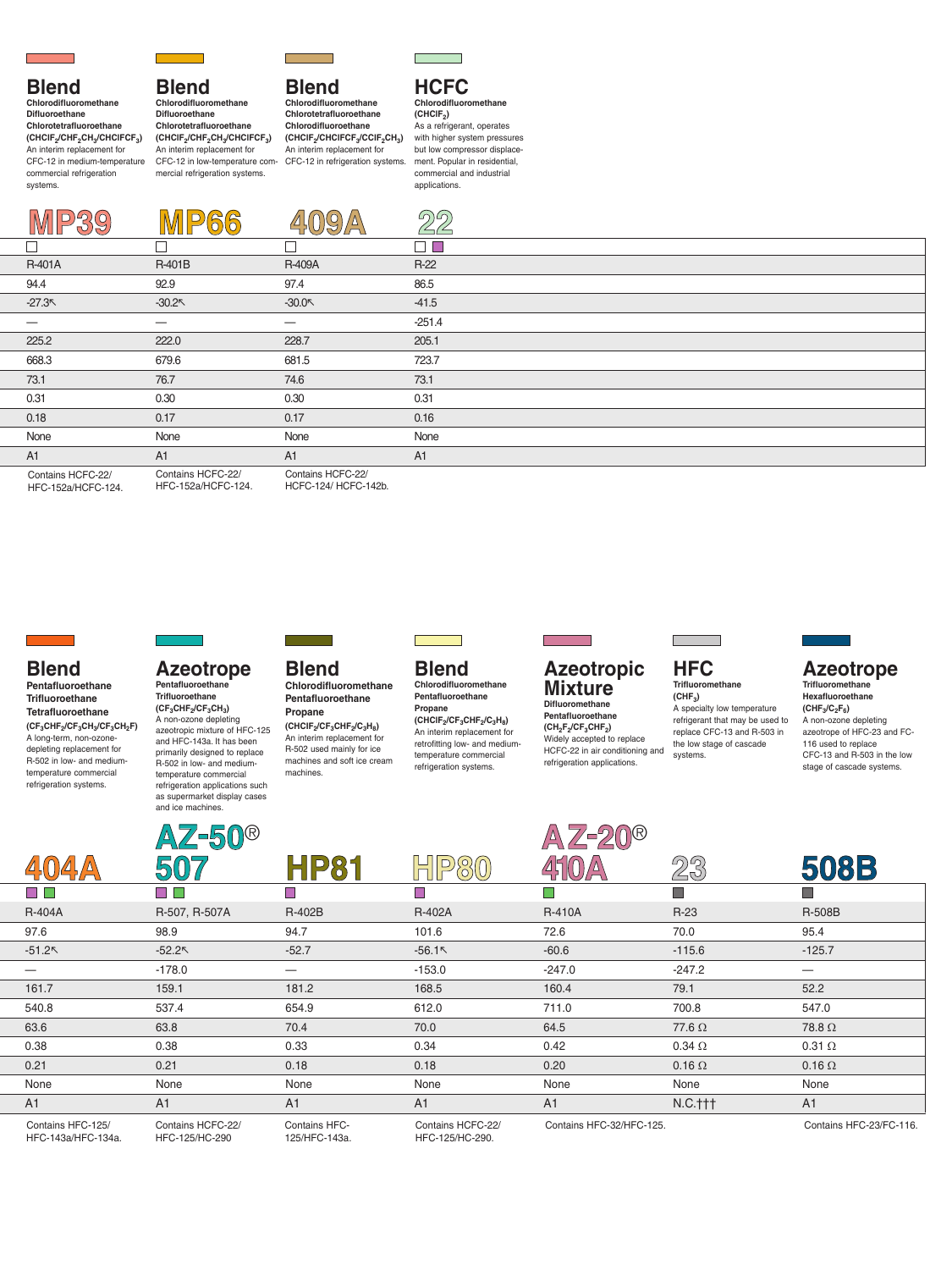# **Vapor Pressures**

|             |                            |                           | <b>Bubble</b>        | Dew                  | <b>Bubble</b>                    | Dew                  | <b>Bubble</b>  | Dew                     |       | <b>Bubble</b>          | Dew            | <b>Bubble</b>                                               | Dew                                                                              | <b>Bubble</b> | Dew           | <b>Bubble</b>           | Dew                                 | <b>Bubble Dew</b> |               |                                                                                                                                                       | <b>Bubble</b>        | Dew                  | <b>Bubble</b>        | Dew         |                        |
|-------------|----------------------------|---------------------------|----------------------|----------------------|----------------------------------|----------------------|----------------|-------------------------|-------|------------------------|----------------|-------------------------------------------------------------|----------------------------------------------------------------------------------|---------------|---------------|-------------------------|-------------------------------------|-------------------|---------------|-------------------------------------------------------------------------------------------------------------------------------------------------------|----------------------|----------------------|----------------------|-------------|------------------------|
| Temp<br>°F  | 124                        | 134a                      | (lig)<br><b>MP39</b> | (vap)<br><b>MP39</b> | (liq)<br><b>MP66</b>             | (vap)<br><b>MP66</b> | (liq)<br>409A  | (vap)<br>409A           | 22    | (liq)<br>422 D         | (vap)<br>422 D | (liq)<br>407C                                               | (vap)<br>407C                                                                    | (liq)<br>408A | (vap)<br>408A | (liq)                   | (vap)<br>Performax Lt               | (lig)<br>404A     | (vap)<br>404A | AZ-50®<br>507A                                                                                                                                        | (liq)<br><b>HP81</b> | (vap)<br><b>HP81</b> | (Iiq)<br><b>HP80</b> | <b>HP80</b> | (vap) $AZ-20@$<br>410A |
| $-40$       | $22.1*$                    | 14.8                      | $8.4*$               | 13.8                 | $6.7*$                           | $12.4*$              | 6.7            | 14.8                    | 0.6   | 2.4                    | $2.3^{\circ}$  | 2.7                                                         | 4.6                                                                              | 3.5           | 3.1           | 4.9                     | 0.5                                 | 4.9               | 4.3           | 5.4                                                                                                                                                   | 5.6                  | 3.7                  | 7.4                  | 5.7         | 10.8                   |
| $-35$       | $20.9*$                    | 12.5                      | $5.3*$               | 11.4 $*$             | $3.4*$                           | $9.7*$               | 3.5            | 12.5                    | 2.6   | 4.6                    | 0.8            | 5.1                                                         | 0.9                                                                              | 5.8           | 5.5           | 7.5                     | 1.9                                 | 7.5               | 6.8           | 8.1                                                                                                                                                   | 8.2                  | 6.2                  | 10.3                 | 8.4         | 14.1                   |
| $-30$       | $19.4*$                    | 9.8                       | 2.0                  | 8.7                  | 0.1                              | $6.8*$               | 0.0            | 9.9                     | 4.9   | 7.1                    | 3.0            | 7.7                                                         | 1.6                                                                              | 8.5           | 8.0           | 10.4                    | 4.2                                 | 10.3              | 9.6           | 11.0                                                                                                                                                  | 11.1                 | 8.9                  | 13.4                 | 11.4        | 17.8                   |
| $-25$       | $17.8^{\circ}$             | 6.9                       | 0.8                  | 5.6                  | 2.0                              | 3.5                  | 1.9            | 7.0                     | 7.4   | 9.9                    | 5.4            | 10.6                                                        | 3.9                                                                              | 11.3          | 10.9          | 13.6                    | 6.8                                 | 13.4              | 12.7          | 14.1                                                                                                                                                  | 14.2                 | 11.9                 | 16.8                 | 14.6        | 21.9                   |
| $-20$       | $16.0*$                    | 3.7                       | 2.9                  | 2.2                  | 4.1                              | 0.1                  | 4.0            | $3.8*$                  | 10.2  | 12.9                   | 8.1            | 13.7                                                        | 6.5                                                                              | 14.5          | 14.0          | 17.1                    | 9.7                                 | 16.8              | 16.0          | 17.6                                                                                                                                                  | 17.7                 | 15.1                 | 20.5                 | 18.2        | 26.3                   |
| $-15$       | $14.0*$                    | 0.1                       | 5.1                  | 0.7                  | 6.5                              | 2.0                  | 6.3            | $0.2*$                  | 13.2  | 16.2                   | 11.0           | 17.2                                                        | 9.3                                                                              | 17.9          | 17.4          | 20.9                    | 12.9                                | 20.5              | 19.7          | 21.4                                                                                                                                                  | 21.4                 | 18.7                 | 24.5                 | 22.5        | 31.2                   |
| $-10$       | 11.8                       | 1.9                       | 7.5                  | 2.8                  | 9.1                              | 4.2                  | 8.8            | 1.8                     | 16.5  | 19.8                   | 14.3           | 20.9                                                        | 12.3                                                                             | 21.7          | 21.1          | 25.1                    | 16.4                                | 24.6              | 23.6          | 25.5                                                                                                                                                  | 25.5                 | 22.6                 | 28.8                 | 26.3        | 36.5                   |
| $-5$        | 9.3                        | 4.1                       | 10.1                 | 5.0                  | 11.9                             | 6.6                  | 11.6           | 4.0                     | 20.1  | 23.7                   | 17.8           | 25.0                                                        | 15.7                                                                             | 25.7          | 25.1          | 29.6                    | 20.2                                | 28.9              | 27.9          | 30.0                                                                                                                                                  | 29.9                 | 26.8                 | 33.6                 | 30.8        | 42.2                   |
| $\mathbf 0$ | $6.6*$                     | 6.5                       | 13.0                 | 7.4                  | 14.9                             | 9.2                  | 14.6           | 6.3                     | 24.0  | 27.9                   | 21.7           | 29.5                                                        | 19.4                                                                             | 30.1          | 29.5          | 34.5                    | 24.4                                | 33.7              | 32.6          | 34.8                                                                                                                                                  | 34.6                 | 31.4                 | 38.7                 | 35.8        | 48.4                   |
| 5           | $3.6*$                     | 9.1                       | 16.1                 | 10.1                 | 18.2                             | 12.1                 | 17.8           | 8.8                     | 28.3  | 32.5                   | 25.8           | 34.3                                                        | 23.5                                                                             | 34.9          | 34.2          | 39.8                    | 28.9                                | 38.8              | 37.7          | 40.1                                                                                                                                                  | 39.8                 | 36.3                 | 44.2                 | 41.2        | 55.2                   |
| 10          | $0.3^{\circ}$              | 11.9                      | 19.5                 | 13.0                 | 21.8                             | 15.2                 | 21.3           | 11.6                    | 32.8  | 37.5                   | 30.4           | 39.5                                                        | 27.9                                                                             | 40.0          | 39.3          | 45.6                    | 33.9                                | 44.3              | 43.1          | 45.7                                                                                                                                                  | 45.3                 | 41.6                 | 50.2                 | 46.9        | 62.4                   |
| 15          | 1.6                        | 15.0                      | 23.1                 | 16.2                 | 25.7                             | 18.6                 | 25.1           | 14.7                    | 37.8  | 42.8                   | 35.3           | 45.2                                                        | 32.7                                                                             | 45.5          | 44.8          | 51.8                    | 39.3                                | 50.2              | 49.0          | 51.8                                                                                                                                                  | 51.3                 | 47.4                 | 56.5                 | 53.2        | 70.3                   |
| 20          | 3.6                        | 18.4                      | 27.1                 | 19.6                 | 29.9                             | 22.3                 | 29.2           | 18.0                    | 43.1  | 48.5                   | 40.7           | 51.2                                                        | 37.9                                                                             | 51.5          | 50.7          | 58.5                    | 45.1                                | 56.6              | 55.3          | 58.3                                                                                                                                                  | 57.7                 | 53.6                 | 63.4                 | 59.8        | 78.7                   |
| 25          | 5.7                        | 22.1                      | 31.4                 | 23.4                 | 34.4                             | 26.3                 | 33.6           | 21.6                    | 48.8  | 54.7                   | 46.4           | 57.7                                                        | 43.5                                                                             | 57.8          | 57.0          | 65.6                    | 51.4                                | 63.4              | 62.1          | 65.3                                                                                                                                                  | 64.5                 | 60.2                 | 70.7                 | 67.0        | 87.7                   |
| 30          | 8.0                        | 26.1                      | 36.0                 | 27.4                 | 39.3                             | 30.6                 | 38.4           | 25.5                    | 55.0  | 61.3                   | 52.6           | 64.7                                                        | 49.6                                                                             | 64.6          | 63.7          | 73.3                    | 58.2                                | 70.7              | 69.3          | 72.7                                                                                                                                                  | 71.8                 | 67.3                 | 78.6                 | 74.7        | 97.4                   |
| 35          | 10.5                       | 30.4                      | 40.9                 | 31.8                 | 44.5                             | 35.2                 | 43.4           | 29.7                    | 61.5  | 68.4                   | 59.3           | 72.2                                                        | 56.1                                                                             | 71.9          | 71.0          | 81.5                    | 65.5                                | 78.6              | 77.1          | 80.7                                                                                                                                                  | 79.7                 | 75.0                 | 86.9                 | 82.9        | 107.7                  |
| 40          | 13.2                       | 35.0                      | 46.2                 | 36.5                 | 50.1                             | 40.2                 | 48.9           | 34.2                    | 68.6  | 75.9                   | 66.4           | 80.2                                                        | 63.2                                                                             | 79.7          | 78.7          | 90.3                    | 73.4                                | 86.9              | 85.4          | 89.3                                                                                                                                                  | 88.0                 | 83.1                 | 95.8                 | 91.6        | 118.8                  |
| 45          | 16.1                       | 40.1                      | 51.8                 | 41.6                 | 56.0                             | 45.6                 | 54.7           | 39.1                    | 76.1  | 84.0                   | 74.0           | 88.8                                                        | 70.7                                                                             | 88.0          | 87.0          | 99.7                    | 81.8                                | 95.8              | 94.2          | 98.3                                                                                                                                                  | 96.9                 |                      | 91.7 105.3           | 100.9       | 130.6                  |
| 50          | 19.3                       | 45.4                      | 57.9                 | 47.0                 | 62.4                             | 51.4                 | 60.9           | 44.3                    | 84.1  | 92.6                   | 82.2           | 97.9                                                        | 78.8                                                                             | 96.8          | 95.7          | 109.7                   | 90.8                                | 105.3 103.6       |               | 108.0 106.3                                                                                                                                           |                      |                      | 101.0 115.4 110.9    |             | 143.2                  |
| 55          | 22.7                       | 51.2                      | 64.3                 | 52.8                 | 69.2                             | 57.5                 | 67.5           | 49.9                    | 92.6  | 101.7                  | 90.9           | 107.6                                                       | 87.5                                                                             | 106.2         | 105.1         | 120.4                   | 100.5                               | 115.3 113.6       |               | 118.3 116.3                                                                                                                                           |                      |                      | 110.8 126.1 121.4    |             | 156.5                  |
| 60          | 26.3                       | 57.4                      | 71.2                 | 59.0                 | 76.5                             | 64.1                 | 74.5           | 55.9                    | 101.6 | 111.4                  | 100.2          | 117.9                                                       | 96.8                                                                             | 116.1         | 115.0         | 131.7                   | 110.8                               | 126.0 124.2       |               | 129.2 127.0                                                                                                                                           |                      | 121.2                | 137.4                | 132.6       | 170.7                  |
| 65          | 30.2                       | 64.0                      | 78.5                 | 65.7                 | 84.2                             | 71.2                 | 81.9           | 62.3                    |       | 111.2 121.7 110.1      |                | 128.9                                                       | 106.7                                                                            | 126.7         | 125.5         | 143.7 121.8             |                                     | 137.3 135.5       |               | 140.8 138.2                                                                                                                                           |                      | 132.2                | 149.4                | 144.4       | 185.8                  |
| 70          | 34.4                       | 71.1                      | 86.3                 | 72.8                 | 92.3                             | 78.7                 | 89.8           |                         |       | 69.2 121.4 132.6 120.7 |                | 140.5                                                       | 117.3                                                                            | 137.8         | 136.6 156.4   |                         | 133.5                               | 149.3 147.4       |               | 153.0 150.1                                                                                                                                           |                      |                      | 143.9 162.1 157.0    |             | 201.8                  |
| 75          | 38.9                       | 78.7                      | 94.5                 | 80.3                 | 101.0                            | 86.7                 | 98.2           |                         |       | 76.4 132.2 144.1       | 131.8          | 152.8 128.6                                                 |                                                                                  |               |               |                         | 149.6 148.3 169.9 146.0 162.0 160.1 |                   |               | 165.9 162.7                                                                                                                                           |                      |                      | 156.3 175.5          | 170.2 218.7 |                        |
| 80          | 43.7                       | 86.7                      | 103.2                | 88.4                 | 110.1                            | 95.2                 | 107.0          | 84.2 143.6              |       | 156.3 143.7            |                | 165.8                                                       | 140.5                                                                            |               |               | 162.1 160.8 184.1 159.2 |                                     | 175.4 173.4       |               | 179.6 176.0                                                                                                                                           |                      | 169.4                | 189.7                | 184.2       | 236.5                  |
| 85          | 48.8                       |                           | 95.2 112.4           |                      | 96.9 119.8 104.2                 |                      | 116.4          | 92.5                    |       |                        |                |                                                             | 155.7 169.2 156.2 179.6 153.2 175.3 173.9 199.1 173.3 189.5 187.5                |               |               |                         |                                     |                   |               | 194.1 190.0                                                                                                                                           |                      | 183.2 204.6          |                      | 199.0       | 255.4                  |
| 90          | 54.3                       | 104.3                     | 122.2                | 106.0                | 130.1 113.8                      |                      | 126.2          | 101.2 168.4 182.8 169.5 |       |                        |                | 194.1 166.7                                                 |                                                                                  |               |               |                         | 189.2 187.7 215.0 188.2 204.5 202.4 |                   |               | 209.3 204.7                                                                                                                                           |                      |                      | 197.8 220.3 214.6    |             | 275.4                  |
| 95          |                            | 60.1 113.9 132.5          |                      |                      | 115.6 140.9 123.9                |                      |                |                         |       |                        |                |                                                             | 136.6 110.5 181.8 197.1 183.6 209.4 181.0 203.8 202.3 231.7 203.9 220.2 218.1    |               |               |                         |                                     |                   |               | 225.4 220.2 213.1 236.8 231.0                                                                                                                         |                      |                      |                      |             | 296.4                  |
| 100         |                            | 66.2 124.2 143.3          |                      |                      |                                  |                      |                |                         |       |                        |                | 125.7 152.3 134.7 147.6 120.3 195.9 212.2 198.4 225.5 196.1 |                                                                                  |               |               | 219.2 217.6 249.3 220.6 |                                     | 236.8 234.6       |               | 242.3 236.5 229.2 254.2 248.3                                                                                                                         |                      |                      |                      |             | 318.6                  |
| 105         |                            | 72.7 135.0 154.8          |                      |                      | 136.5 164.3 146.0 159.1          |                      |                |                         |       |                        |                | 130.7 210.8 228.0 214.0 242.4 212.1                         |                                                                                  |               |               |                         | 235.3 233.8 267.8 238.3 254.2 252.1 |                   |               | 260.1 253.7 246.2 272.5 266.5                                                                                                                         |                      |                      |                      |             | 341.9                  |
| 110         |                            | 79.6 146.4 166.8          |                      |                      |                                  |                      |                |                         |       |                        |                | 147.8 176.9 158.0 171.2 141.7 226.4 244.7 230.5 260.3 229.0 |                                                                                  |               |               |                         | 252.3 250.7 287.2 256.9 272.5 270.4 |                   |               | 278.8 271.7                                                                                                                                           |                      |                      | 264.1 291.6 285.6    |             | 366.4                  |
| 115<br>120  | 94.6                       | 86.9 158.4 179.4<br>171.2 | 192.7                |                      | 159.8 190.1 170.6<br>172.4 204.0 | 183.9                | 183.9<br>197.2 | 165.6                   | 260.0 | 280.7 266.3            |                | 298.6                                                       | 153.3 242.8 262.3 247.9 279.0 246.9 270.2 268.6 307.6 279.6 291.8 289.6<br>265.8 | 288.9         | 287.3         | 329.0                   | 297.4                               | 312.1 309.9       |               | 298.5 290.5 282.8 311.8 305.7<br>319.2 310.3                                                                                                          |                      | 302.5                | 332.9                | 326.7       | 392.3<br>419.4         |
|             |                            |                           |                      |                      | 185.7 218.6 197.9 211.1          |                      |                | 178.5 278.0             |       | 300.0 285.5            |                |                                                             |                                                                                  | 308.6         |               | 306.9 351.5             | 319.3                               | 333.3 331.2       |               | 340.9 331.0                                                                                                                                           |                      | 323.1                | 355.0                | 348.9       | 447.9                  |
| 125<br>130  | 102.8 184.6<br>111.3 198.7 |                           | 206.6<br>221.2       |                      | 199.7 233.9 212.1                |                      | 225.7          | 192.0                   | 296.9 | 320.2 305.8            |                | 319.2 285.7<br>340.7                                        | 306.7                                                                            | 329.2 327.4   |               | 375.0                   | 342.4                               | 355.7             | 353.5         | 363.8 352.7                                                                                                                                           |                      | 344.8                | 378.1                | 372.1       | 477.9                  |
| 135         | 120.4 213.6                |                           | 236.5                | 214.5                | 250.0 228.1                      |                      | 241.0          | 206.3 316.7             |       | 341.5 327.2            |                | 363.3                                                       | 328.8                                                                            | 350.7 349.0   |               | 399.7                   | 366.8                               | 379.1 377.0       |               | 387.8 375.4                                                                                                                                           |                      | 367.4                | 402.4                | 396.4       | 509.4                  |
| 140         | 129.9                      | 229.2 252.5               |                      | 229.9                | 266.7                            | 244.3 257.0          |                | 221.3                   | 337.4 | 363.7 349.6            |                | 387.0 352.1                                                 |                                                                                  | 373.3 371.5   |               | 425.4                   | 392.4                               | 403.7 401.7       |               | 413.0 399.2                                                                                                                                           |                      | 391.2 427.8          |                      | 421.9       | 542.5                  |
| 145         | 139.9 245.7                |                           | 269.3                |                      | 246.2 284.3 261.4 273.7          |                      |                | 237.1                   |       |                        |                | 359.0 387.0 373.3 411.7 376.6                               |                                                                                  |               |               | 397.0 395.2 452.4 419.5 |                                     | 429.6 427.7       |               | 439.5 424.0                                                                                                                                           |                      | 416.1                | 454.5                | 448.7       | 577.3                  |
| 150         |                            |                           |                      |                      |                                  |                      |                |                         |       |                        |                |                                                             |                                                                                  |               |               |                         |                                     |                   |               | 150.4 262.9 286.8 263.2 302.6 279.3 291.1 253.6 381.7 411.4 398.2 437.5 402.5 421.7 419.9 480.6 448.0 456.8 455.1 467.4 450.0 442.2 482.3 476.9 613.9 |                      |                      |                      |             |                        |
|             |                            |                           |                      |                      |                                  |                      |                |                         |       |                        |                |                                                             |                                                                                  |               |               |                         |                                     |                   |               |                                                                                                                                                       |                      |                      |                      |             |                        |

## **High Boiling Temperature**

| <b>TEMP</b><br>°F | 123     | 245fa   |
|-------------------|---------|---------|
| 35                | $19.5*$ | $12.9*$ |
| 40                | $18.2*$ | $10.6*$ |
| 45                | $16.6*$ | $8.1 *$ |
| 50                | $15.0*$ | $5.4*$  |
| 55                | $13.2*$ | $2.5*$  |
| 60                | $11.2*$ | 0.2     |
| 65                | $9.0*$  | 2.0     |
| 70                | $6.6*$  | 3.9     |
| 75                | 4.0 $*$ | 5.9     |
| 80                | $1.2*$  | 8.2     |
| 85                | 0.9     | 10.6    |
| 90                | 2.5     | 13.2    |
| 95                | 4.2     | 16.0    |
| 100               | 6.1     | 19.0    |
| 110               | 10.3    | 25.8    |
| 120               | 15.1    | 33.5    |
| 130               | 20.6    | 42.4    |

## **High Boiling Temperature Low Boiling Temperature**

| <b>TEMP</b> |          |         |
|-------------|----------|---------|
| $\degree$ F | 123      | 245fa   |
| 35          | $19.5*$  | $12.9*$ |
| 40          | $18.2*$  | $10.6*$ |
| 45          | 16.6 $*$ | $8.1 *$ |
| 50          | $15.0*$  | $5.4*$  |
| 55          | $13.2 *$ | $2.5*$  |
| 60          | $11.2*$  | 0.2     |
| 65          | $9.0*$   | 2.0     |
| 70          | $6.6*$   | 3.9     |
| 75          | $4.0*$   | 5.9     |
| 80          | $1.2*$   | 8.2     |
| 85          | 0.9      | 10.6    |
| 90          | 2.5      | 13.2    |
| 95          | 4.2      | 16.0    |
| 100         | 6.1      | 19.0    |
| 110         | 10.3     | 25.8    |
| 120         | 15.1     | 33.5    |
| 130         | 20.6     | 42.4    |
|             |          |         |
|             |          |         |